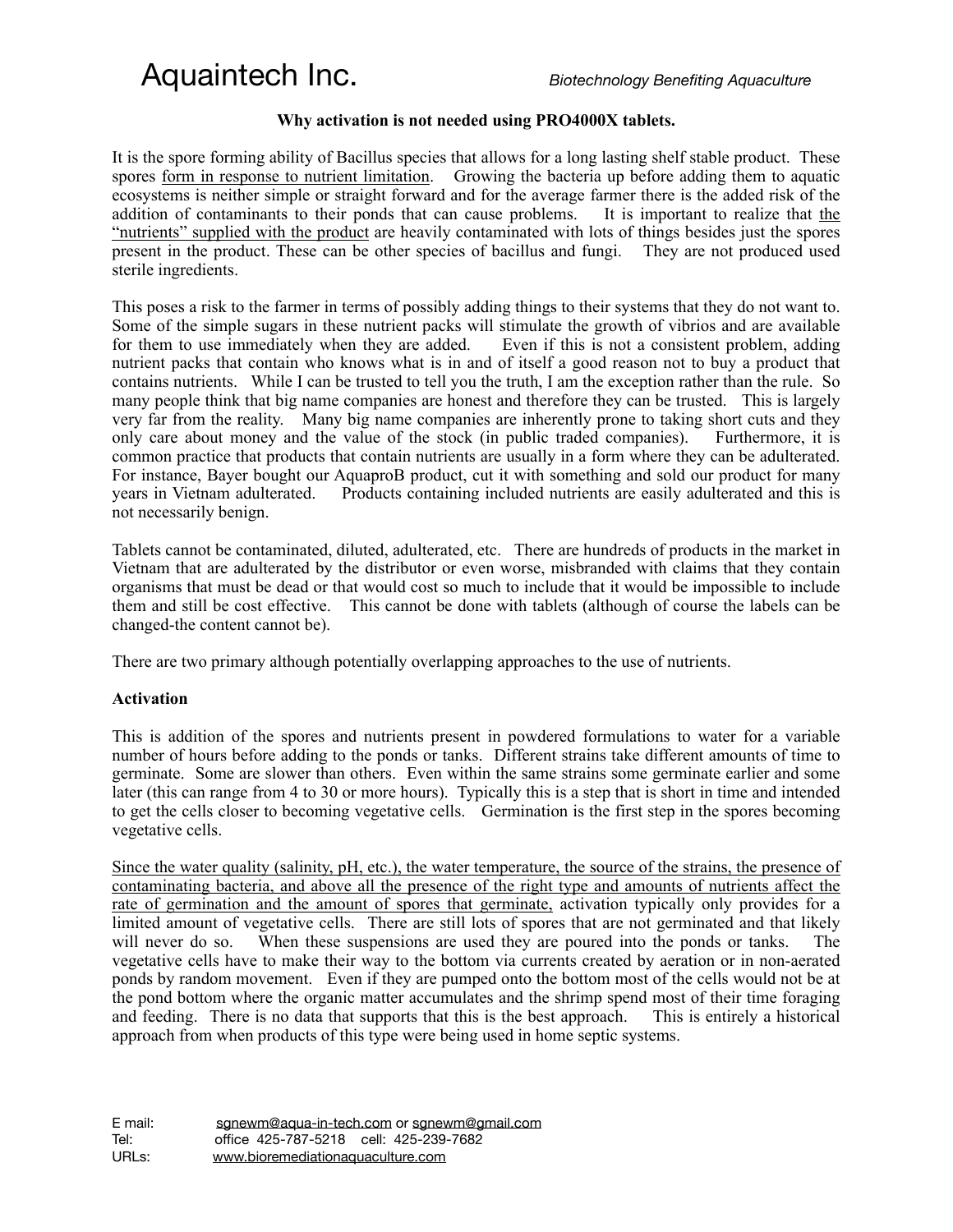# Aquaintech Inc. *Biotechnology Benefiting Aquaculture*

#### **Grow Out**

This takes activation further by using some science. Spores are added to tanks (example 500 liter tanks) along with a specific blend of nutrients and aeration in clean sterile water for 18 to 24 hours (we can supply a formulation for this). By this time most of the spores that will germinate have and there will be large numbers of vegetative cells. For some environments, small ponds, hatchery tanks and nursery systems these can be added daily in sufficient numbers to impact the microbiome in the tanks. potential benefits are that they limit the need to add additional sources of feed and the cells are readily consumed by the shrimp on particulates, etc. **I would not recommend this unless the company has a lab on site and the ability to run the routine QC needed to limit using heavily contaminated batches.** 

The number of spores that germinate is always only a small portion of what is available to start with. Nutrients become limiting very quickly as the vegetative cells use critical micro-nutrients. When the tablets are added directly to the ponds (or tanks), they settle to the bottom, a nutrient rich environment where the tablets dissolve in a few minutes. Some spores and the earlier germinating vegetative cells enter the sediments and others the water column. Some are consumed by the shrimp that are foraging and happen upon the tablets.

Nutrients ultimately determine the amount of growth that occurs. These are available in the production environment at levels that are many, many times the level present in any nutrient additive. Since you are using the biodegradable bags you know that these contain nutrients in them. These are used in lakes and bodies of water with little to no currents and no aeration. The bags settle to the bottom where they dissolve. The nutrients that are soluble dissolve and diffuse away. In aerated ponds the nutrients are mixed thoroughly with the pond water and do nothing. All they do is add cost.

### **Conclusions**

Very few farmers use the products in a manner consistent with getting the best possible results from their use. In Vietnam this is a result of the price mark ups by those in-between the first buyer and the end users. This typically results in products being priced too high to be used the way that they should be. Most companies that sell these products are not run by microbiologists and very few have competent technical backgrounds to have anything but a simple view of how these things work. They rely on hype, exaggeration, kick backs (bribery) and the statistical variability of the pond environments to market their product(s). They cling to outdated approaches towards product delivery because there is no reason for them to change. Almost everybody else is doing it, so "this must be the best approach." This is of course nonsense and a further reflection in my opinion of the proliferation of a pseudo-scientific perspective in aquaculture that continues to damage the industry. Greed and ignorance underlie most of this.

I would not tell you that it never makes sense to grow the bacteria up. We have clients who routinely do this. They have scientists working with and for them and knowledgable microbiologists to ensure that there are not problems. They use a small number of tablets (which are not contaminated to any significant degree) and a mix of nutrients that is geared towards optimizing the process. Most farmers should never attempt this.

The data we have generated with a number of collaborators (including the largest farms in Ecuador and SIS HI) clearly shows that adding the tablets to nutrient dense environment work as well if not better than any other approach. Adding nutrients is not needed.

One more comment about spore counts. Regulatory agencies seem incapable of understanding that spores are charged and that they clump. They always undercount because of this. These ionic charges also help ensure that the spores stay on the pond bottoms and attach to like charged surfaces and use the nutrients immediately present. Many companies claim that they have super high spore counts and that

| E mail: | sqnewm@aqua-in-tech.com or sqnewm@qmail.com |
|---------|---------------------------------------------|
| Tel:    | office 425-787-5218 cell: 425-239-7682      |
| URLs:   | www.bioremediationaquaculture.com           |